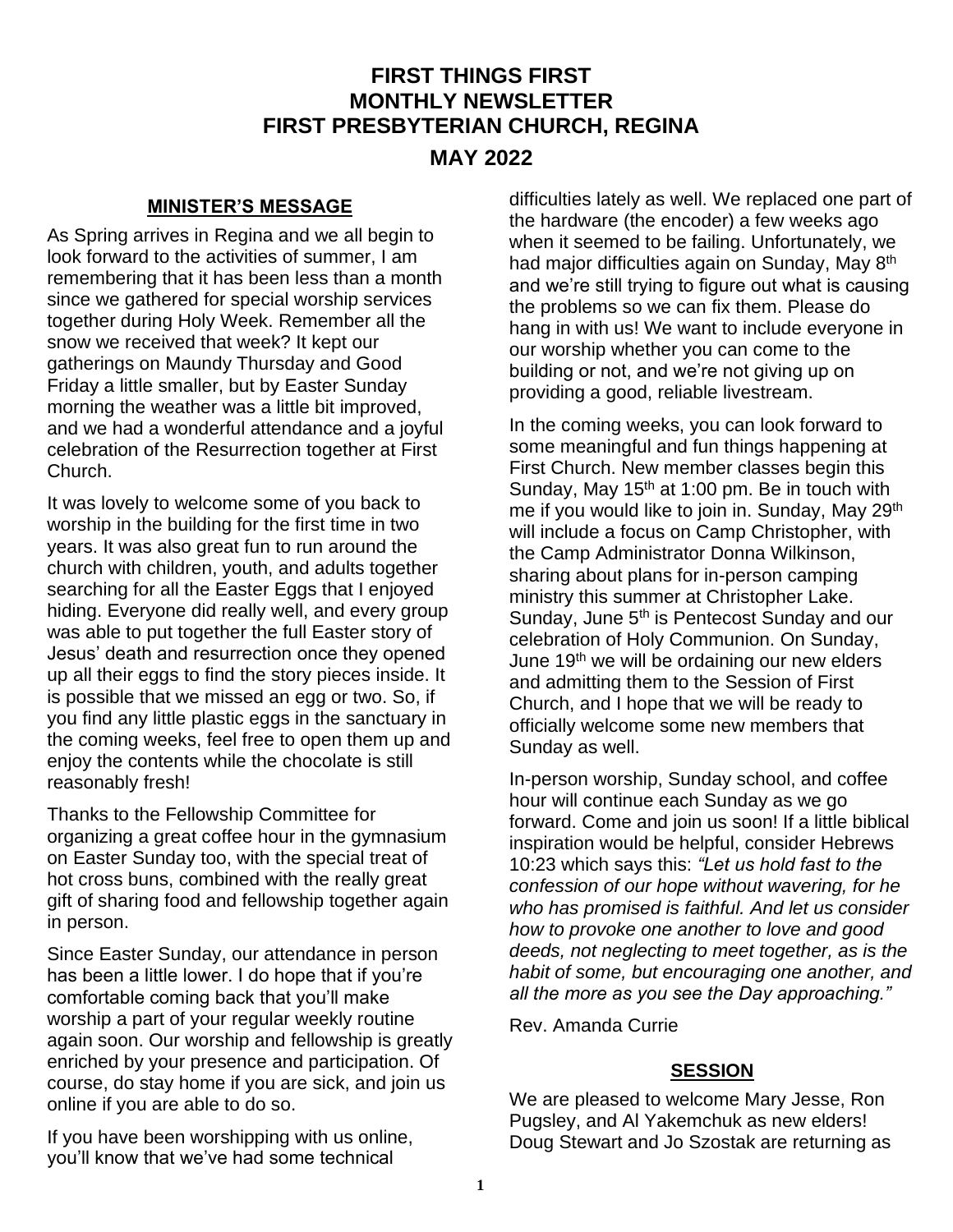elders for another term. The service of ordination and admission will be held Sunday, June 19.

June 19 will be a big day in our church life, as we will also be welcoming new members and presenting Bibles to students who have completed Grade 6 over the past two years!

First Church will be holding an in-person Vacation Bible School July 4 - 7, 9am - 12pm. so mark your calendars for your children and grandchildren to participate! Rev. Devon Pattemore and the Synod summer student will be helping with the event, and Rev. Amanda will be involved. We'll need other volunteers to help out and provide snacks. If you're available to help, please let Amanda know.

Jo Szostak

#### **INTERESTED IN CHURCH MEMEBERSHIP?**

Membership classes are starting Sunday, May 15<sup>th</sup>. They will explore the basics of the Christian faith including God, the Trinity, the Bible, practices of worship, prayer, stewardship, justice, and mission.

Sessions will be on Sundays from 1:00 – 2:30 pm on May 15, 22, 29, and June 12. Be in touch with Amanda if you are interested in participating online or in-person. Anyone in grade 9 and up are welcome!

Rev. Amanda Currie

## **REFUGEE SPONSORSHIP**

Here's an update on our two refugee families:

1) The Mathiang family is still living in Khartoum while Nyabani's mother receives medical care. The family recently had their medical exams, which is a good sign. Nyabani tells us that when they receive their medical certificates, they are only good for six months, so we anticipate there's a good chance the family may come within the next six months.

At the end of 2021, we had about \$45,000 in the fund for the Mathiang family. Our budget was \$60,000 but we know that prices have gone up during the last four years, as we waited, so the actual amount needed for the family's first year will be more than that. We have received another \$1000 in the first

months of this year, so currently we have about \$46,000 of the amount we need.

2) The Saleem family is still living in Malaysia. We have had a request for clarification from the Singapore visa office, so we know that their paperwork is being processed. Waiting is difficult for us, but it is very depressing for these families, so please hold them in your prayers. We had a donor contribute the funds needed for the Saleem family and they are invested, so we currently have \$63,577 available for this family.

Please continue to pray for both of these families and we hope that we may soon have them living in our midst!

Jo Szostak

## **MISSION & OUTREACH**

Thank you First Church! You contributed \$2,730.30 towards Ukraine relief through PWS&D during our Easter In Memoriam project. These funds will be used to give cash assistance, emergency mental health support, and food aid, hygiene kits and medical supplies to refugee families.

Mary Jesse Mission & Outreach Convener

# **CAMP CHRISTOPHER**

Camp Christopher is looking forward to having campers back on site this summer, running six weeks of camp and looking at having most weekends rented out. Our theme this summer is *What's in a Name?* 

Camp is a ministry of First Presbyterian Church and there are a few ways you could help this summer:

- *Pray* pray for the staff, the campers and all who come on site this year
- *Tin Cans* camp needs about 250, clean tin cans (size doesn't matter) please put in tub in back of narthex
- *Picture Frames* any random picture frames you are not using, (any size welcome) please put in tub in back of narthex
- *Canadian Tire Money* you can still give Canadian Tire Money to the Camp by using the phone number 306-982-4534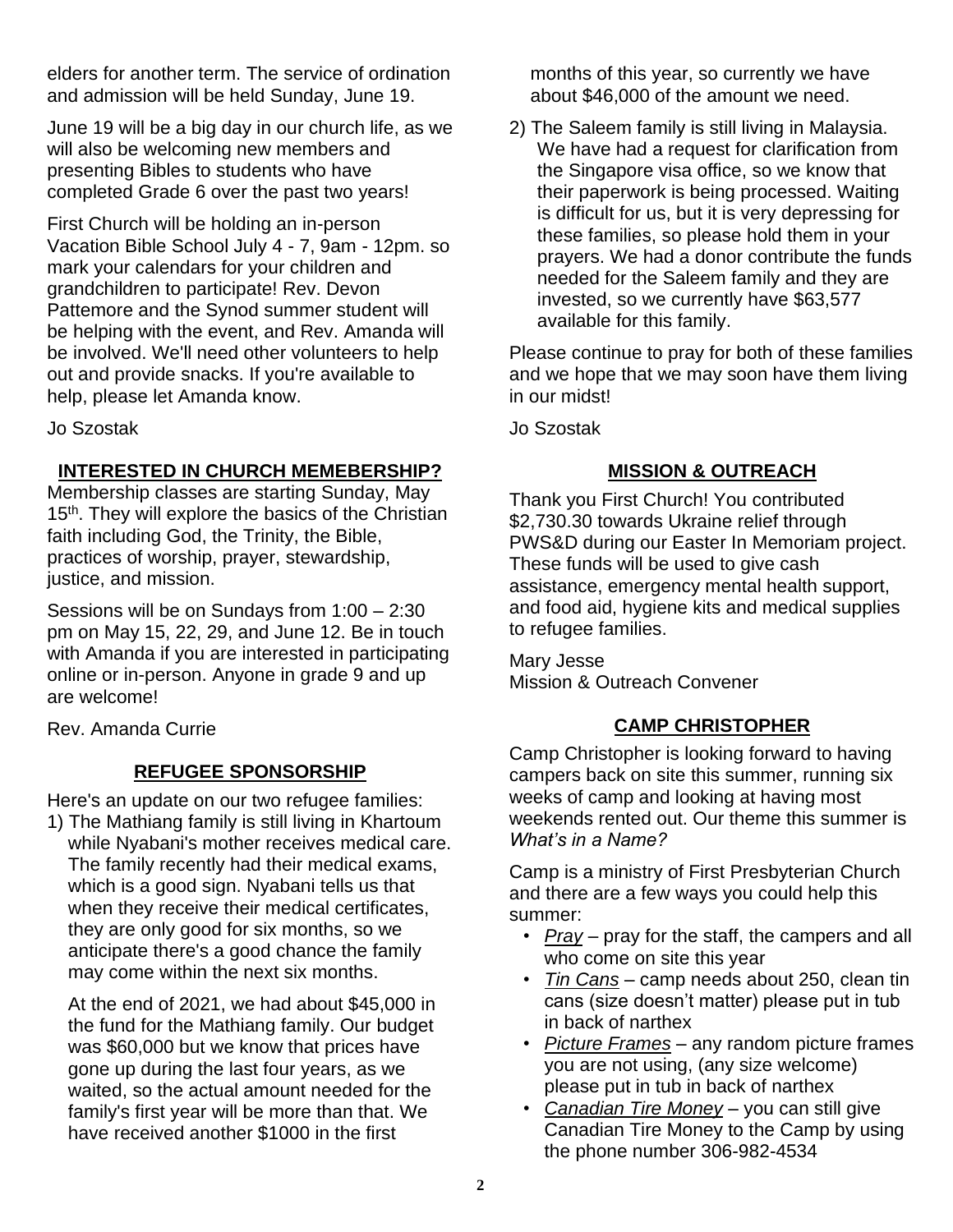- *Furnace* we need to replace the camp furnaces and are working on a grant that will match what we raise 3-1 So Camp is looking for about \$10,000 and the grant will give us \$30,000
- *Volunteers* we need first aiders, chaplains, cook's helper (or a cook) and have many maintenance projects to complete!

Thank you for your continued support and don't hesitate to give me a call if you would like more information or have questions at 306-535-6916

Donna Wilkinson Camp Administrator

# **PALM SUNDAY PICTURES**

We had a great celebration on Palm Sunday with music, branches, and a parade around the sanctuary. People of all ages took part, but the star of the show was one of the youngest members of our church community, Lucas Pockett.





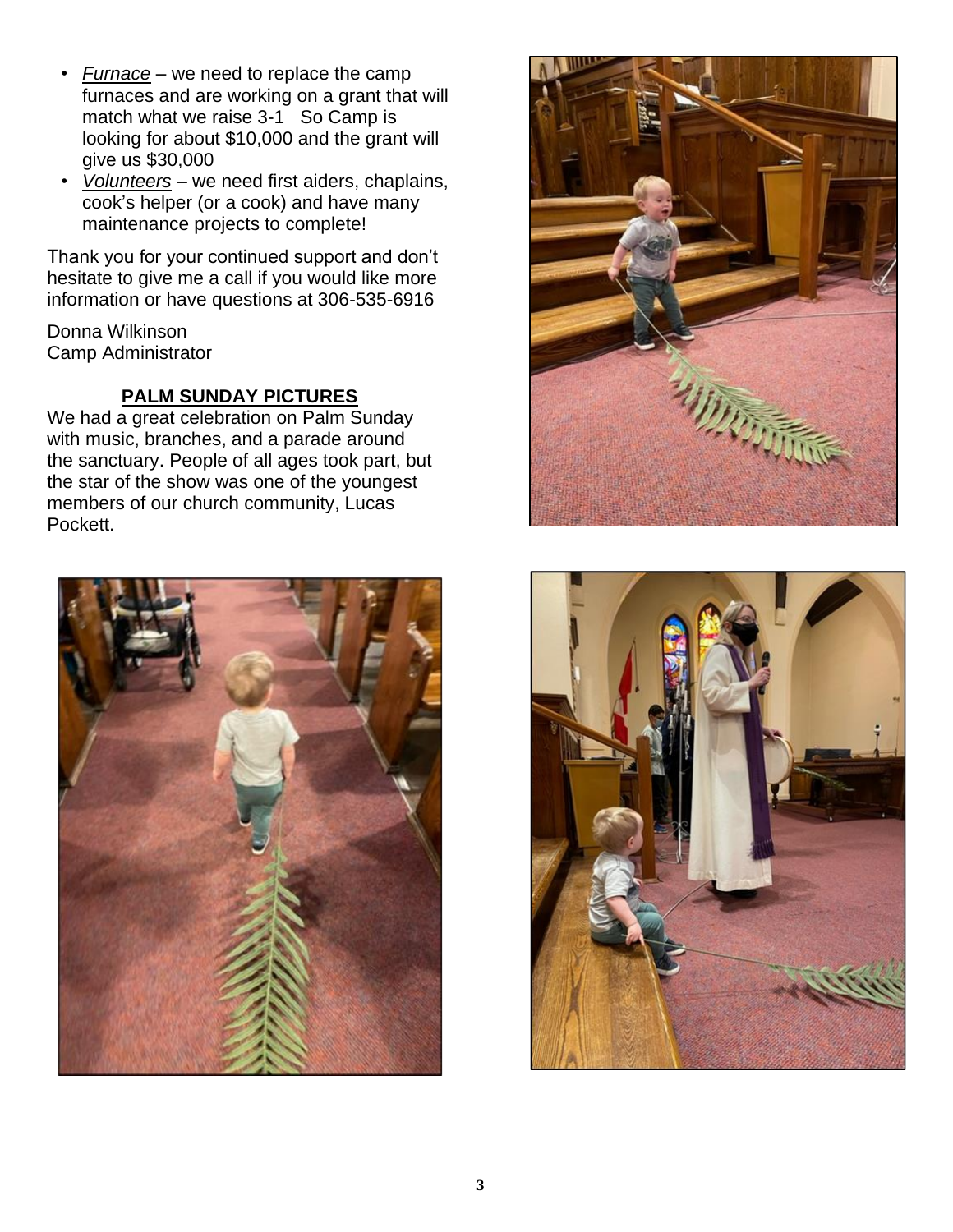# **GENERAL ASSEMBY**

The 2022 General Assembly of The Presbyterian Church in Canada will be online from June 5 until June 8. This virtual gathering provides an opportunity for the church to consider matters affecting the ministry and mission of our denomination.



Refuge . Peace . Strength 022 GENERAL ASSEMBL'

Commissioners, who are responsible for the business of Assembly, will discern and make decisions. At Assembly, commissioners, young adult and student representatives will welcome ecumenical and interfaith guests. The Assembly will open with worship Sunday afternoon and will gather for worship daily.

Reports to the 2022 General Assembly are posted on [PC-Biz](https://assembly.presbyterian.ca/) for both commissioners and others to see. There are a small number of the reports that will be posted in the coming days. Anyone can visit PC-Biz

at [assembly.presbyterian.ca](https://assembly.presbyterian.ca/) even without needing to log in to an account. Simply visit the 'Committees' tab and use the drop down menu to see each committee's report, summary and recommendations.

Watch the live stream of the 2022 General Assembly on YouTube. The live stream starts with opening worship on Sunday, June 5, 2022, at 2:00 p.m. (Eastern). Opening worship will be preached by the Rev. Dr. Daniel Scott. Subscribe to the PCC's YouTube channel to be notified when live streaming begins.

#### **A MESSAGE FROM THE GOVERNMENT OF CANADA, Stakeholder Relations Team:**

COVID-19 continues to be a serious health threat. Evidence indicates that the vaccines used in Canada are very effective at preventing severe illness, hospitalization and death from COVID-19. Over time, protection from COVID-19 vaccines can decrease and vaccines have been less effective against the currently circulating Omicron variants. A booster dose increases the immune response and helps improve protection against severe outcomes by 90% or more.

While it is possible to get sick with COVID-19 after getting a booster, it helps:

- strengthen your defenses against the virus
- protect you against severe illness and hospitalization
- potentially reduce the risk of developing post COVID-19 condition, even if you are infected.

While previous COVID-19 infection can provide some protection, up-to-date vaccinations, including booster doses, offer longer-lasting protection and better effectiveness. That's why it's important for people to get their booster doses as soon as they are eligible in their province or territory.

In Saskatchewan, all individuals 12+ are eligible for a third dose at this time, and all residents 50+ are eligible to receive a fourth dose.

| <b>MAY EVENTS</b> |                    |                                            |
|-------------------|--------------------|--------------------------------------------|
| May 15            | $10:30$ am         | <b>Sunday Worship</b>                      |
|                   |                    | (In-Person & Online)                       |
|                   | 11:45 am           | Coffee Hour in the                         |
|                   |                    | Gymnasium                                  |
|                   | $1:00$ pm          | <b>Membership Class</b>                    |
|                   |                    | (Morris Room/Zoom)                         |
| May 17            | $12:30 \text{ pm}$ | Freedom 55ers (Zoom)                       |
| May 18            |                    | No Bible Study Today                       |
| May 19            | $7:30$ pm          | Choir                                      |
| <b>May 22</b>     | 10:30 am           | <b>Sunday Worship</b>                      |
|                   |                    | (In-Person & Online)                       |
|                   | 11:45 am           | Coffee Hour in the                         |
|                   |                    | Gymnasium                                  |
|                   | 1:00 pm            | <b>Membership Class</b>                    |
|                   |                    | (Morris Room/Zoom)                         |
| May 24            | 12:30 pm           | Freedom 55ers (Zoom)                       |
| May 25            | 12:00 pm           | Bible Study (Zoom)                         |
|                   | 7:00 pm            | Book Club (Zoom)                           |
| May 26            | $7:30$ pm          | Choir                                      |
| <b>May 28</b>     | 10:00 am           | <b>Worship Committee</b>                   |
| May 29            | 10:30 am           | <b>Sunday Worship</b>                      |
|                   | 11:45 am           | (In-Person & Online)<br>Coffee Hour in the |
|                   |                    | Gymnasium                                  |
|                   | $1:00$ pm          | <b>Membership Class</b>                    |
|                   |                    | (Morris Room/Zoom)                         |
|                   | 3:00 pm            | Welcome & Inclusion Team                   |
|                   |                    | (Zoom)                                     |
| May 31            | 12:30 pm           | Freedom 55ers (Zoom)                       |